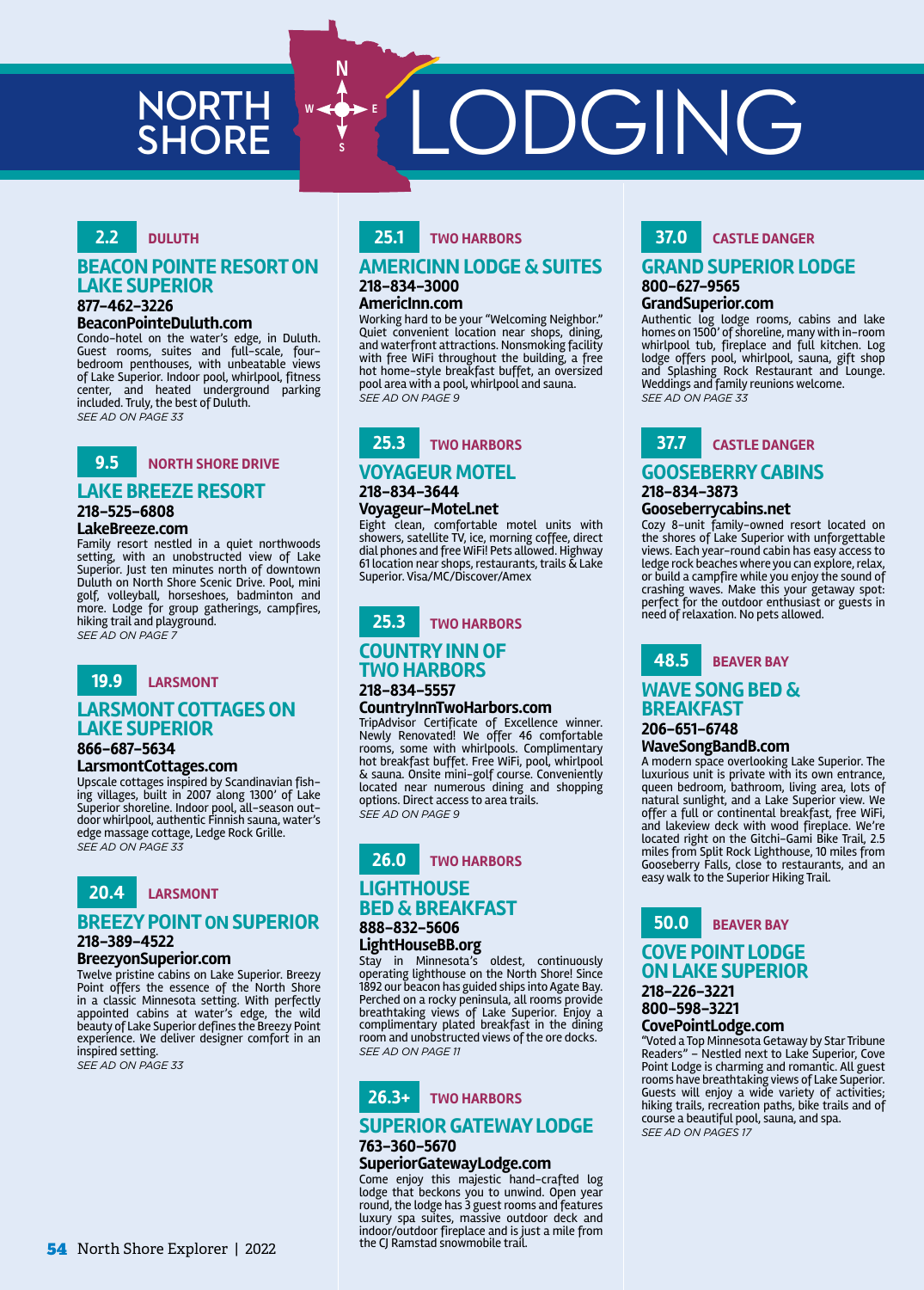

## Download this guide **NorthShoreExplorerMN.com**

## **55.0 SILVER BAY**

#### **AMERICINN LODGE & SUITES**

**218-226-4300**

#### **800-634-3444 AmericInn.com**

Indoor Splash Bay Adventure with 110-foot water slide, kiddie pool, whirlpool & steam room. Complementary breakfast buffet; free WiFi; helpful staff. Rooms, suites, whirlpool suites, and Lake Superior view rooms. *SEE AD ON PAGE 25*



## **SUPERIOR LAKESIDE CABINS**

#### **218-226-3456**

#### **SuperiorLakesideCabins.com**

Modern housekeeping cabins with kitchens & fireplaces on a beautiful cobblestone shoreline of Lake Superior. We have 9 rental units with three open year-round. Office located in Eagle's Nest Gift Shop.



## **LAMB'S RESORT CABINS & CAMPGROUND**

## **218-663-7292**

#### **LambsResort.com**

Log cabins on 3/4-mile Lake Superior shoreline and Cross River Falls. Very private! Kitchens, baths, decks. Panoramic views. Lakeshore RV and tent campsites. Showers. Accept some pets with fee.

*SEE AD ON PAGE 27*



## **TEMPERANCE LANDING ON LAKE SUPERIOR**

#### **877-SCENIC 61 (723-6426) BluefinBay.com/**

**temperance-landing**

Distinctive three-level log homes with three bedrooms/baths and magnificent views of Lake Superior. Vaulted ceilings, fireplaces, whirlpool tub and grand porch overlooking the lake. Access to a classic Finnish sauna, pools, and Waves of Superior Spa at Surfside. Part of the award-winning Bluefin Bay Family of Resorts. *SEE AD ON PAGE 29*

#### **82.5 TOFTE**

#### **SURFSIDE ON LAKE SUPERIOR 877-361-SURF (7873) BluefinBay.com/surfside**

Coastal contemporary townhomes featuring fireplaces, master suites, whirlpool tubs, expanses of glass, and a multitude of decks and balconies with breathtaking views of Lake Superior. Waves of Superior Spa and cafe, indoor pool, sauna and fitness area overlooking the lake. Complimentary guest activities. Part of the award-winning Bluefin Bay Family of Resorts. *SEE AD ON PAGE 29*

## **83.0 TOFTE AMERICINN TOFTE/LUTSEN 218-663-7899**

## **AmericInn.com**

Inviting indoor pool, sauna, and whirlpool. FREE hot home-style breakfast, FREE WiFi, gift shop, and game room. Pet friendly rooms and Jacuzzi suites available. Conveniently located near numerous state parks, Lutsen Mountains, and Superior Hiking Trail. Direct snowmobile trail access.

*SEE AD ON PAGE 31*

## **83.1 TOFTE BLUEFIN BAY ON LAKE SUPERIOR**

#### **218-663-7296 800-BLUEFIN (258-3346) BluefinBay.com**

Spectacular seaside location with stunning views, full amenities, two award-winning restaurants and a full complement of lodging choices, most with fireplaces. Amazing views that bring you closer to Lake Superior and each other. Named "Best Resort on Lake Superior" and " Best Honeymoon Resort" seven years in a row.

*SEE AD ON PAGE 29*

# **87.8 LUTSEN**

## **LUTSEN SEA VILLAS**

#### **866-478-4552 LutsenSeaVillas.com**

Lutsen Sea Villas is a collection of townhomes nestled on a half-mile of pristine Lake Superior shoreline. Each townhome features a full kitchen, living room, outdoor deck, wood-burning fireplace, and terrific Lake Superior views.

*SEE AD ON PAGE 33*

## **90.1+ LUTSEN**

#### **CARIBOU HIGHLANDS LODGE 800-642-6036**

#### **CaribouHighlands.com**

An all-season premiere family resort at Lutsen Mountains offering lodge rooms, condos, townhomes and four-bedroom log homes with magnificent mountain views and all the amenities. Enjoy activities, pools, and Moguls Grille and Tap Room! *SEE AD ON PAGE 33*



#### **EAGLE RIDGE AT LUTSEN MOUNTAINS 218-406-1350**

#### **800-360-7666 EagleRidgeAtLutsen.com**

At the heart of Lutsen Mountains Ski and Summer Resort! Trailside studios and condos with fireplaces, steam showers and kitchens – all with spectacular mountain views. Ski-in/ ski-out (winter), on-site for the Alpine Slide and Summit Express Gondola (summer), direct access to Superior Hiking Trail. Outdoor pool and hot tub open year-round. *SEE AD ON PAGE 35*

**94.0 LUTSEN**

## **SOLBAKKEN RESORT ON SUPERIOR**

#### **218-663-7566 800-435-3950**

#### **SolbakkenResort.com**

Affordable lodging on Lake Superior. Historic Sawbill Lodge with sauna, whirlpool and fireplace suites. Motel rooms with kitchenettes. Cabins on the shore of Lake Superior with kitchens, some with fireplace. Feel secluded on our Lake Superior shore. Hike, XC ski and snowmobile from your door! *SEE AD ON PAGE 37*

**99.6 LUTSEN**

#### **CASCADE LODGE ON LAKE SUPERIOR 218-387-1112**

**800-322-9543 CascadeLodgeMN.com**

In the midst of Cascade River State Park, on Lake Superior. Historic main lodge, log cabins with fireplaces, some with kitchenettes and whirlpool baths. Distinctive family restaurant and pub. Hike and XC ski from your door! *SEE AD ON PAGE 37*